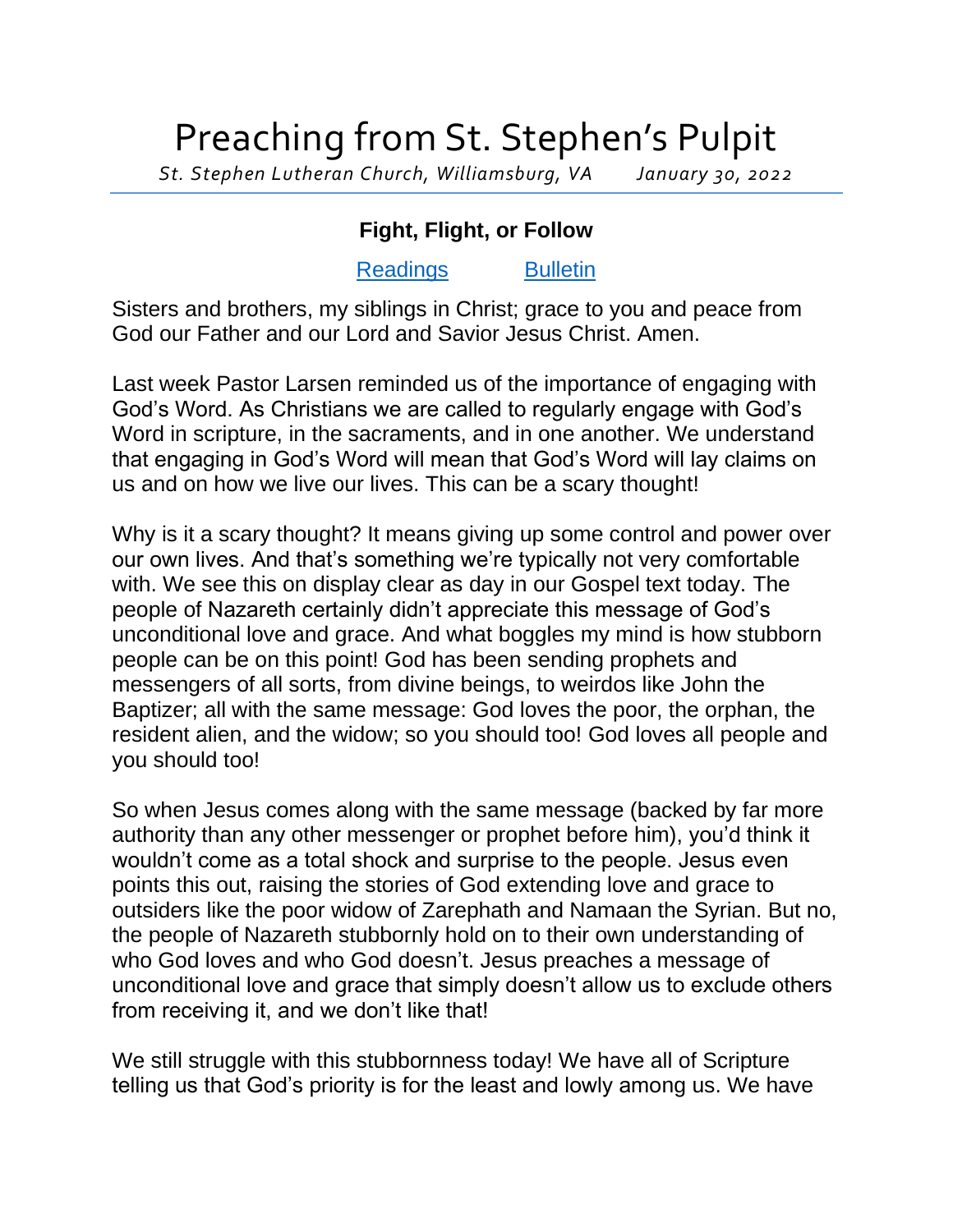all of Scripture telling us that God's love and grace are for all people. We have all of Scripture calling us to love and serve our neighbors. And yet…looking at the world around us…we're still stubbornly holding on to the belief that some are "worthy" of love and grace, and some are not.

We see where this stubbornness gets the people of Nazareth. They encounter the Word of God in Jesus Christ and they react to it with anger and consternation. Jesus confronts them, in particular their intolerance and dismissal of outsiders, and they clearly move into fight or flight mode, landing on the fight reaction. This word about the expansiveness of God's love and grace is too radical for them and they decide to remove the messenger in the hopes that it will stop the message once and for all. The people of Nazareth fail to throw Jesus off the cliff, but the forces of evil will still seek Christ's death.

Ultimately those forces will succeed…briefly. On the cross evil seems to win. Intolerance and exclusion seem to win. Power and wealth, the gods of most of the world, seem to win. But the empty tomb belies that victory. The empty tomb begins the downfall of those forces of intolerance and oppression; a downfall that will culminate in the new creation. The empty tomb shows us the Way of Jesus Christ, a Way dedicated to self-sacrificial service to the Gospel. And what is the Gospel if not the message of God's love and grace extended to all people? Extended to the entire cosmos, to borrow terminology from John.

The people of Nazareth…and us still today, face what appears to be a choice. An encounter with God's Word of love and grace **will** elicit a response in us. What will it be? And can we overcome the initial response and move to respond differently? These are the key questions of discipleship. When God's Word makes a claim on your life, how will you respond? Will you fight it? Hanging on to the illusion of control over our own lives, and the illusion of control over who God loves and doesn't. Will you flee from it as so many who encounter the Word do? Flee like the rich young ruler did when he heard that wealth gets in the way of faith<sup>1</sup>? Will we flee like countless others, into myopic, little lives that ignore the persistent message of God inviting us to the "still more excellent way"<sup>2</sup>?

<sup>1</sup> Luke 18:18-30 (NRSV)

<sup>2</sup> 1 Corinthians 12:31b (NRSV)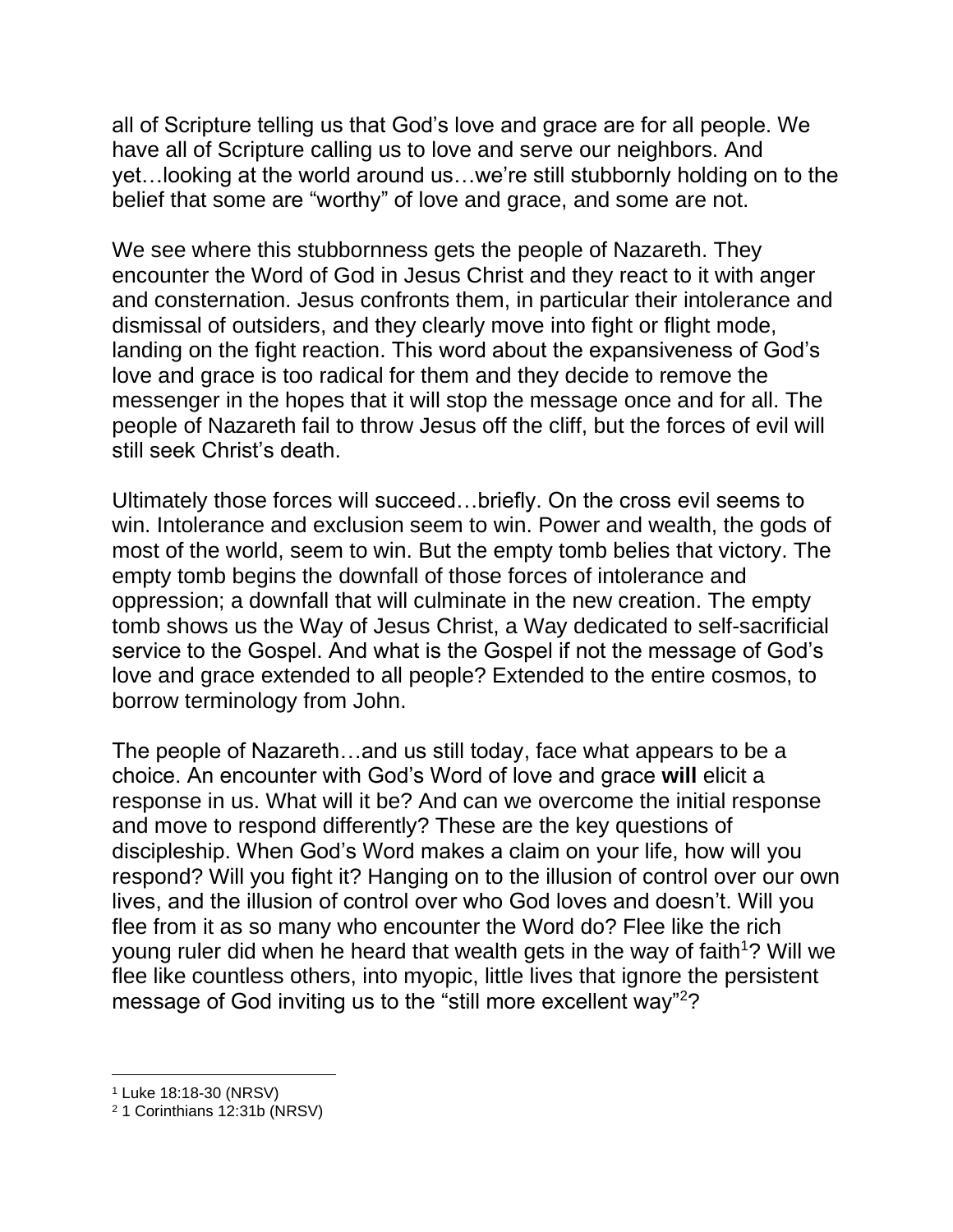Or will we follow? Will we give in to the claim made on us by God's Word? Are we willing to set aside our priorities and truly mean it when we pray "**your** kingdom come, **your** will be done."<sup>3</sup>

I hope I can guess what your answer to this question is. I hope that your desire is to respond by following when God's Word makes a claim on us. But I know it's hard. It's really, really, hard! Which allows us to circle back around to the promise of God's Word. That despite following being so hard for us, we are constantly forgiven when we fail, that's grace. Despite our fight and flight responses to God's Word, it comes to us again and again with a stubbornness that is even greater than our own, that's love!

We can prime ourselves to respond by following if we're willing to do the work necessary. Richard Rohr, in his book "just this" gives us a lesson on being receptive to the claims God's Word makes on us:

"The Zen Buddhist masters tell us we need to 'wipe the mirror' of our minds and hearts in order to see what's there without our distortions, or even our explanations – not what we're afraid is there, nor what we wish were there, but what is *actually* there. That is what a true mirror does and thus offers 'perfect freedom' (see James 1:23-25).

Mirror-wiping is the inner discipline of calmly observing our own patterns – what we see and what we don't – in order to get our demanding and overdefended egos away from the full control they always want. It requires us to stand at a distance from ourselves and listen and look with calm, nonjudgemental objectivity. Otherwise, we do not *have* thoughts and feelings; *the thoughts and feelings have us!*" 4

In a very real way the Holy Spirit is in a constant battle with our egos. And it is our egos that lead us to fight or flight. If we truly wish to follow the Way of Christ we have to learn to let go of those egos…or perhaps, sacrifice them. I would argue that it is our ego that is the chaff that Christ will burn from the threshing floor of our lives. God's Word makes claims on us, but our egos hate those claims. To truly live out our calling to serve the Gospel we must join the Holy Spirit's battle against our egos and surrender to God's Word and Will.

<sup>3</sup> Matthew 6:9-13 (NRSV)

<sup>4</sup> Rohr, R. (2018). wiping the mirror. In *Just this: Prompts and practices for contemplation* (p. 34). SPCK, Society for Promoting Christian Knowledge.